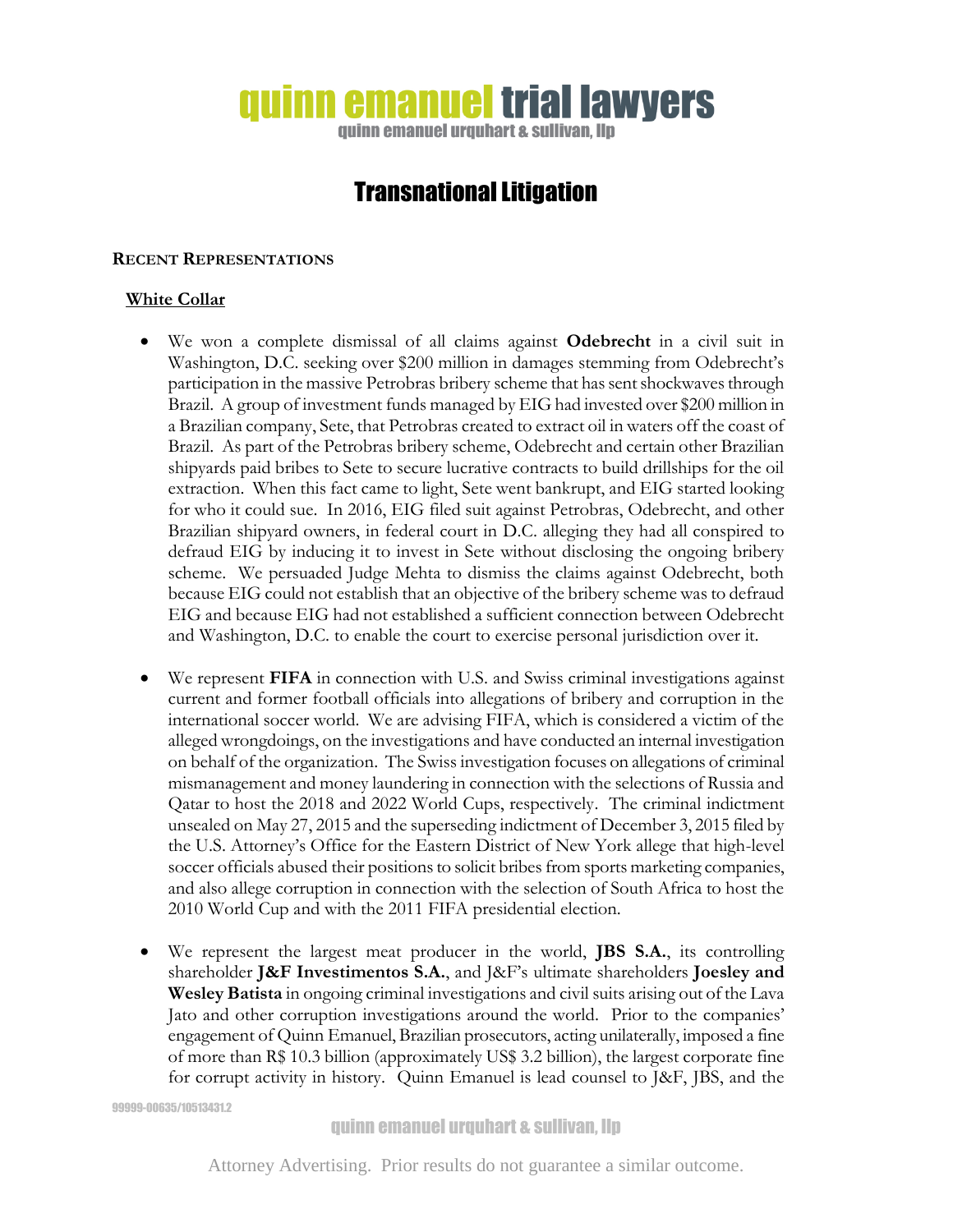Batista brothers in negotiations with U.S. authorities, including federal prosecutors in D.C. and the Southern District of New York and the SEC's Enforcement Division.

- We represent **BSI** in connection with an internal investigation and U.S. criminal investigation relating to 1Malaysia Development Berhad ("1MDB"), the Malaysian sovereign wealth fund. This high-profile investigation – which involves civil and criminal regulators from Luxembourg, Switzerland and Singapore, among other jurisdictions – involves allegations of bribery, corruption and money laundering relating to the misappropriation of billions of dollars from 1MDB by members of the Malaysian government and their family members and friends. As described in DOJ's July 2016 and June 2017 forfeiture complaints seeking the recovery of approximately USD 1.7 billion in assets in the United States that were purchased using funds misappropriated from 1MDB, BSI is one of the financial institutions at the center of this global investigation. In May 2016, the Monetary Authority of Singapore ("MAS") and Swiss Financial Market Supervisory Authority ("FINMA") both announced, on the same day, that it had identified weaknesses in BSI's controls and procedures and levied financial penalties against the Singaporean and Swiss entities, respectively, totalling over USD 100 million. In addition, MAS announced its intent to withdraw BSI Singapore's merchant banking license – which it did in late 2016, effectively shutting it down – and FINMA ordered that BSI Switzerland's pending acquisition by another Swiss bank be completed by May 2017 – which has taken place – and that BSI Switzerland be dissolved thereafter. Both were unprecedented actions.
- We represent the **Rosenthal family**, one of the wealthiest and most prominent families in Central America, in connection with a high profile criminal prosecution against several family members and an OFAC investigation targeting family-owned companies alleging that family members and companies laundered funds for some of the largest narcotics traffickers in Latin America. We represent the family before the DOJ and OFAC and with Honduran co-counsel in Honduras. These government investigations resulted in the U.S. indictments of two family members, a former Honduran Vice President and a former Chief of Staff to a former Honduran President, and the seizure in the U.S. and Honduras of family assets worth over US \$1.5 billion. We conducted a wide-ranging investigation involving dozens of companies and individuals into the allegations raised by the U.S. and Honduran governments and are vigorously representing the family against the criminal indictments and asset seizures.
- We represent **a special committee formed by the Boards of Directors of Banco BTG Pactual S.A.** ("BTG Pactual"), the largest investment bank in Latin America, and **BTG Pactual Participations, Ltd.** ("BTG Participations"), in an internal investigation regarding money laundering and bribery allegations against its former CEO André dos Santos Esteves. We found no basis to support the allegations against the Bank and its employees.
- We represent **CONMEBOL** in connection with U.S. criminal investigations and prosecutions into allegations of bribery and corruption in the international soccer world. Specifically, Quinn Emanuel is advising CONMEBOL on the investigations and conducting an internal investigation on behalf of the organization. On May 27, 2015,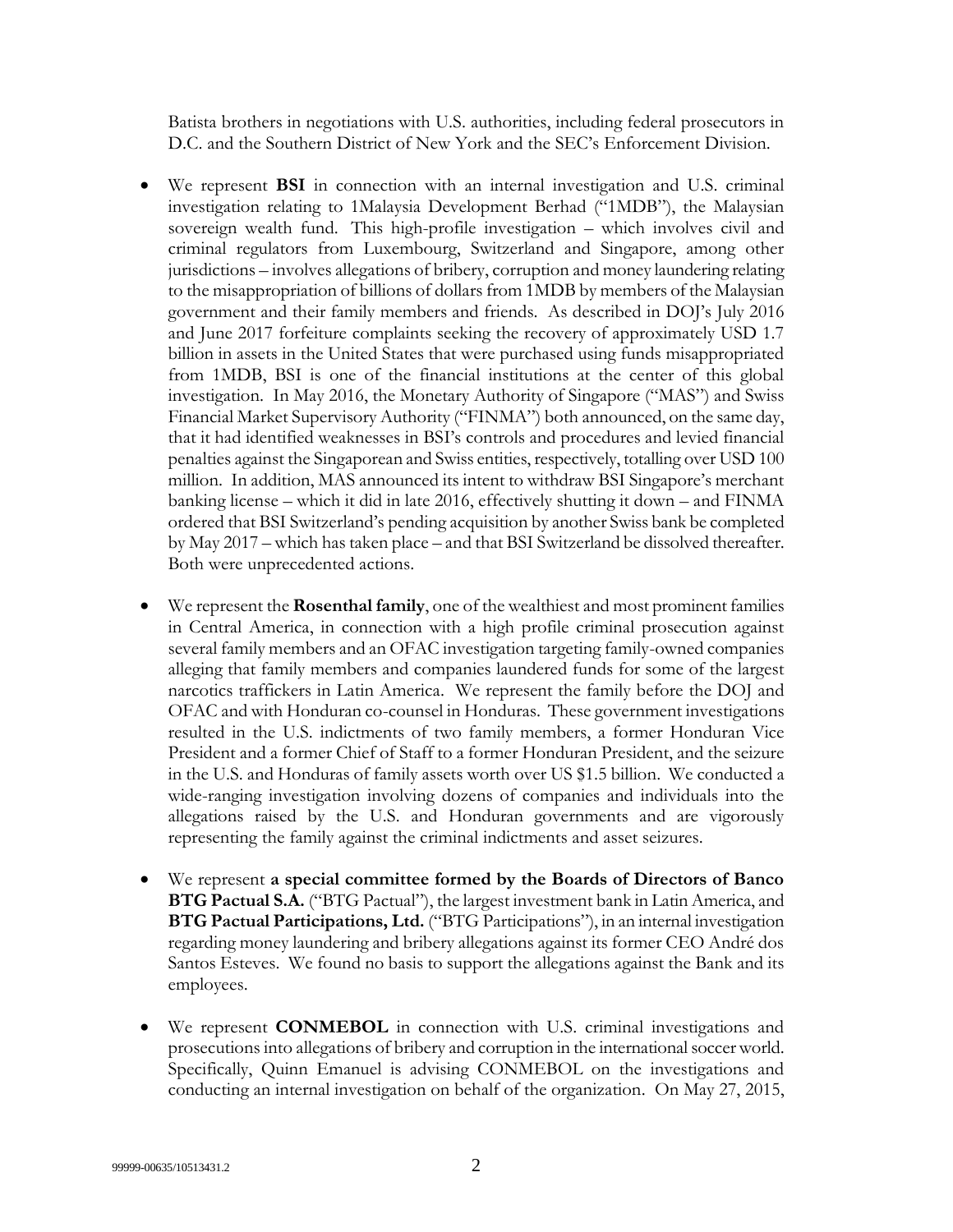the U.S. unsealed a 47-count criminal indictment in the Eastern District of New York, charging 14 defendants with racketeering, wire fraud and money laundering conspiracies, among other offenses, in connection with the defendants' alleged participation in a long running scheme to enrich themselves through the corruption of international soccer. The criminal indictment alleges that high-level soccer officials abused their positions to solicit bribes from sports marketing companies. The DOJ announced a superseding indictment on December 3, 2015, which charged 16 additional defendants, including several past and current CONMEBOL officials. Among the additional charges in the superseding indictment are a bribery scheme implicating many top CONMEBOL officials relating to the sale of broadcasting rights for the CONMEBOL Copa Libertadores and a scheme by an Argentinian sports marketing company to obtain various rights properties by paying bribes to three Central American soccer officials to cause them to exert their influence in favor of the company.

- We represented **Bank Julius Baer & Co. Ltd.**, which is the world's largest pure private bank and publicly listed on the Swiss stock exchange, in resolving criminal liability related to its historical U.S. private banking business. In February 2016, Julius Baer entered into a deferred prosecution agreement (DPA) with the U.S. Attorney's Office for the Southern District of New York (S.D.N.Y.) and paid a total of \$547 million as part of its settlement. Julius Baer was one of the first Swiss banks to reach a resolution outside of the U.S. Department of Justice Program for Non-Prosecution Agreements or Non-Target Letters for Swiss Banks, which was negotiated between the U.S. and Swiss governments and announced in August 2013. The penalty component of Julius Baer's settlement (\$81 million) represented a departure of approximately 85% below the bottom end of the recommended sentence range under the U.S. Sentencing Guidelines. Julius Baer's resolution stands as the largest percentage downward departure that DOJ has publicly reported in any context. As Julius Baer complied with the requirements of the DPA – which required, among other things, ongoing cooperation with the U.S. Department of Justice for a period of three years – the S.D.N.Y. moved to dismiss the criminal charges against the bank. On February 4, 2019, the U.S. District Court for the Southern District of New York formally dismissed the charges.
- We represented **Joseph Sigelman,** the co-founder and former co-CEO of a Colombian oil services company, and convinced the Department of Justice to drop a high profile FCPA prosecution mid-trial, resulting in the client receiving a sentence of probation and no jail time. In one of only a few FCPA cases ever to be tried, the Government dropped five-and-a-half of six charges against Mr. Sigelman after an admission by the Government's star witness that he made false statements to the jury on direct examination. The judge referred to the firm's cross examination of the Government's star witness as a "bloodletting." Mr. Sigelman had been facing a possible sentence of 20 years in prison. Instead, the Government agreed to a plea deal in which he received a sentence of probation with no incarceration. These types of plea offers in the middle of trial rarely occur.
- We served as lead counsel to **Brian Mosehla**, a member of the board of directors of **Net1**, a South African company listed in the United States, in an FCPA investigation of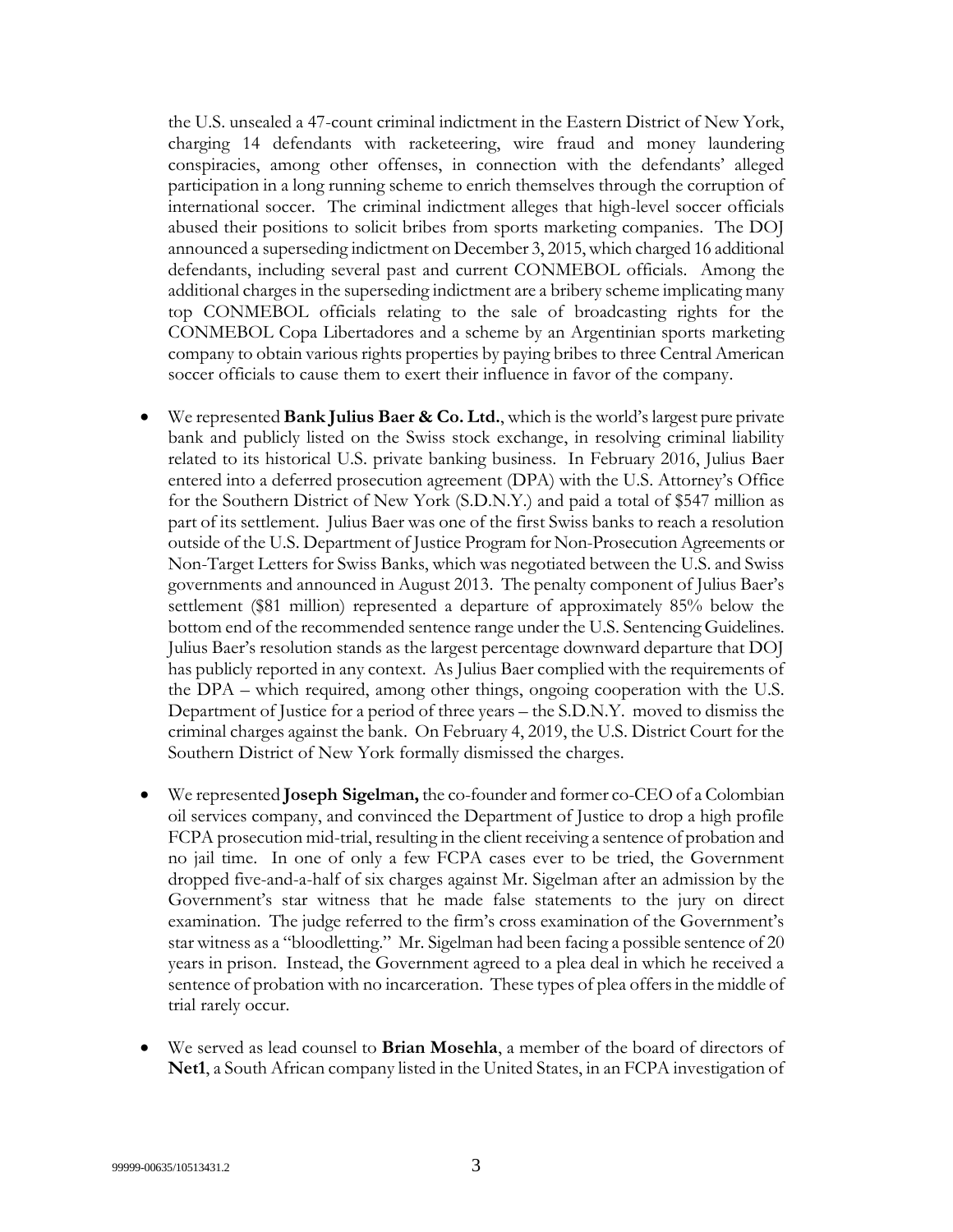Net1 and the board. The SEC formally dropped its investigation, bringing no charges against Mr. Mosehla or Net1.

- We successfully represented **Martin Diaz-Alvarez**, one of Mexico's most prominent bankers, in connection with the largest financial fraud in Latin American history and related extradition proceedings in the United States and before INTERPOL. In 2014, the Mexican government falsely accused Mr. Diaz of a \$500 million fraud involving the collapse of Oceanografía S.A. de C.V. ("Oceanografía"), Mexico's largest oil services company. We successfully extricated Mr. Diaz from parallel DOJ and SEC investigations and INTERPOL cancelled the international arrest warrant against him.
- We represent **Eurasian Natural Resources Corporation (ENRC)**, a global mining conglomerate, in connection with a UK SFO investigation into alleged bribery involving the company's Kazakh and African operations. ENRC was listed on the London Stock Exchange but de-listed in part as a result of the SFO's investigation. We previously represented the two former executives at the heart of the investigation, the former CEO of ENRC's African operations and the former Global General Counsel, both of whom have been identified as "suspects" by the SFO. We have now replaced Deveboise & Plimpton as counsel for the Company.
- Quinn Emanuel successfully represented **Teodoro Nguema Obiang Mangue**, the Second Vice President of Equatorial Guinea for National Defense and State Security in a precedent-setting civil forfeiture proceeding brought by DOJ that raised novel issues regarding the role of foreign law under the U.S. money laundering statutes. We successfully resolved the case.
- We obtained an unprecedented preliminary injunction that enjoins the U.S. Treasury Department and its Financial Crimes Enforcement Network, or "FinCEN," bureau from enforcing a final rule that otherwise would have cut our client, Tanzanian bank FBME, off from U.S. dollars (and thus from the global financial system) to devastating effect. This is the first successful stand a bank has made against FinCEN's implementation of this deadly sanction, which reflects a determination by FinCEN under Section 311 of the USA PATRIOT Act that a foreign bank is an institution of "primary money laundering concern" and should be cut off from the U.S. financial system. Quinn Emanuel persuaded the U.S. District Court for the District of Columbia that our client faces irreparable harm from implementation of the rule and is likely to prevail on the merits on the grounds that FinCEN's ruling was procedurally defective and arbitrary and capricious. We succeeded despite being up against classified evidence submitted *ex parte* and *in camera* that allegedly establishes FBME's involvement in money laundering and terrorist financing, as well as the heightened deference that courts accord Executive agencies whenever concerns about national security and foreign policy are invoked.
- We represented **Motorola Mobility Germany GmbH** in an opposition proceeding against Apple concerning Apple's European patent EP 2 098 948 on a touch event model. We obtained a complete victory for our client, with the European Patent Office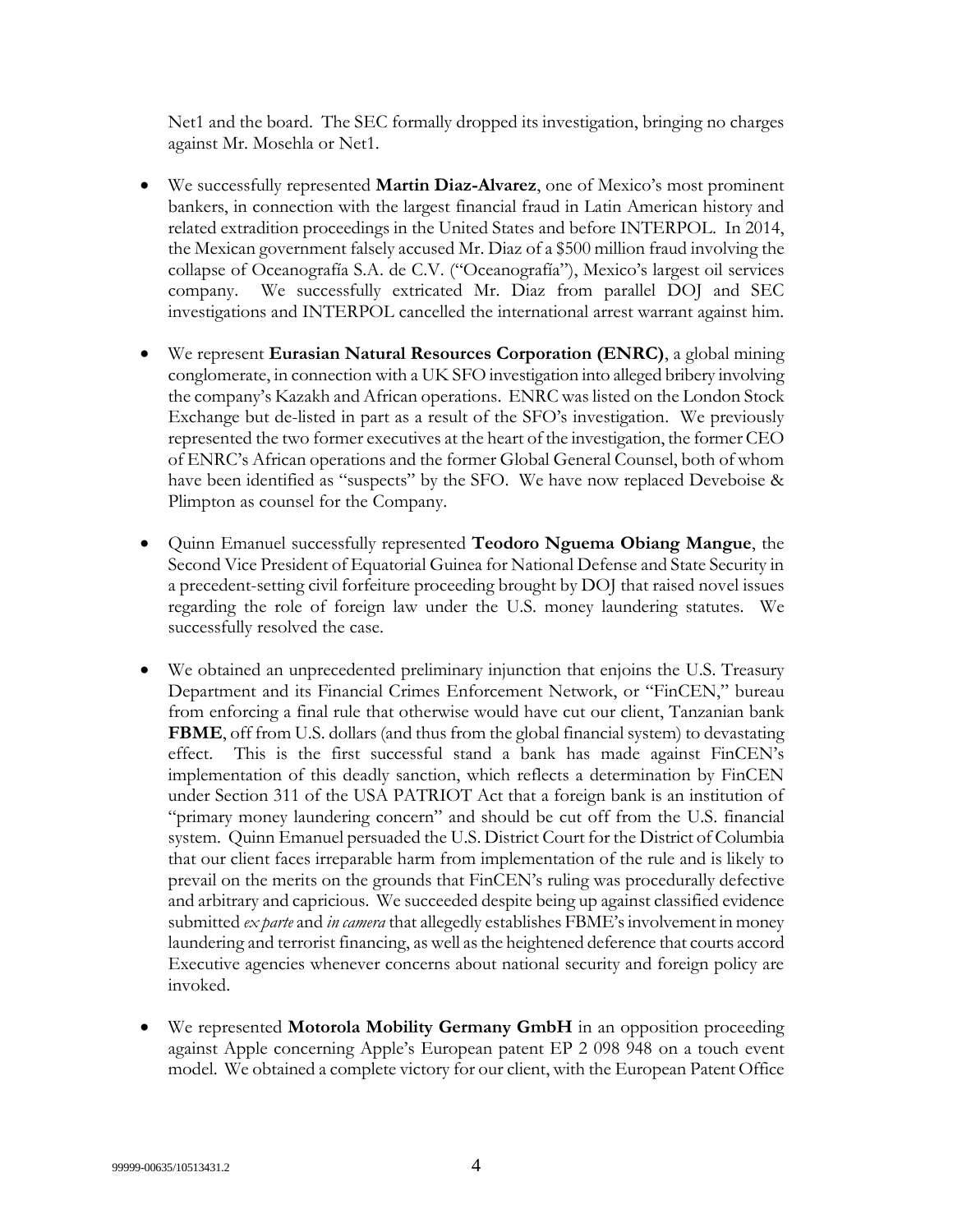revoking Apple's patent in its entirety and rejecting all of Apple's auxiliary requests. The decision can be appealed.

 We obtained a dismissal of all charges brought by the SEC against our client **Chartwell Asset Management** in an insider trading case. Chartwell, a Geneva-based asset management firm, was accused of trading ahead of a merger announcement for a U.S. listed chemical company and was required by the court to post more than \$12 million to cover any potential penalty. After months of discovery and just before Quinn Emanuel was set to file a motion for summary judgment, the SEC agreed to dismiss the case in its entirety and return the money to Chartwell.

# **Intellectual Property**

- We represented **ASM** in patent infringement actions against Kokusai Electric (previously Hitachi Kokusai Electric) in the U.S. and Japan as well as multiple IPR proceedings and ultimately secured a \$115 million royalty payment through July 2021.
- Quinn Emanuel was lead counsel for **Qualcomm** in a patent infringement action against Apple in the International Trade Commission. Qualcomm alleged that Apple engaged in the unlawful importation and sale of iPhones that infringe one or more claims of five Qualcomm patents covering key technologies that enable important features and function in the iPhones. After a seven day hearing, Administrative Law Judge McNamara issued an Initial Determination finding for Qualcomm on all issues related to claim 1 of U.S. Patent 8,063,674 related to an improved "Power on Control" circuit. ALJ McNamara recommended that the Commission issue a limited exclusion order with respect to the accused iPhone devices. Although the case settled shortly after AJ McNamara recommended the exclusion order, the order would have resulted in the exclusion of all iPhones and iPads without Qualcomm baseband processors from being imported into the United States.
- The firm obtained a preliminary injunction for autonomous vehicle start-up **WeRide** in pursuing trade secret litigation against its former Director of Hardware, Kun Huang, and his new company, AllRide. Huang left WeRide to join AllRide in August 2018. The firm pulled together a string of circumstantial evidence – including that Huang made several large downloads in the months before he left WeRide, Huang wiped his company laptops before returning them to WeRide, and AllRide demonstrated technology that should have taken years to develop just ten weeks after it was founded – to convince Judge Davila of the Northern District of California that Huang had stolen WeRide's trade secrets on his way out the door. Notably, the firm had previously represented the principals of WeRide in *defending* against a preliminary injunction motion based on allegations of trade secret misappropriation less than two years ago before Judge Davila, and we won that case too.
- We represented **NVIDIA Corporation**, a pioneering developer of graphics processing technology, and a number of its customers (ASUS, MSI, Gigabyte, PNY, Zotac, and EVGA), in patent infringement actions filed by ZiiLabs in the District of Delaware and at the International Trade Commission ("ITC"). ZiiLabs is a subsidiary of Creative Labs. ZiiLabs claimed that various NVIDIA GPUs along with graphics cards and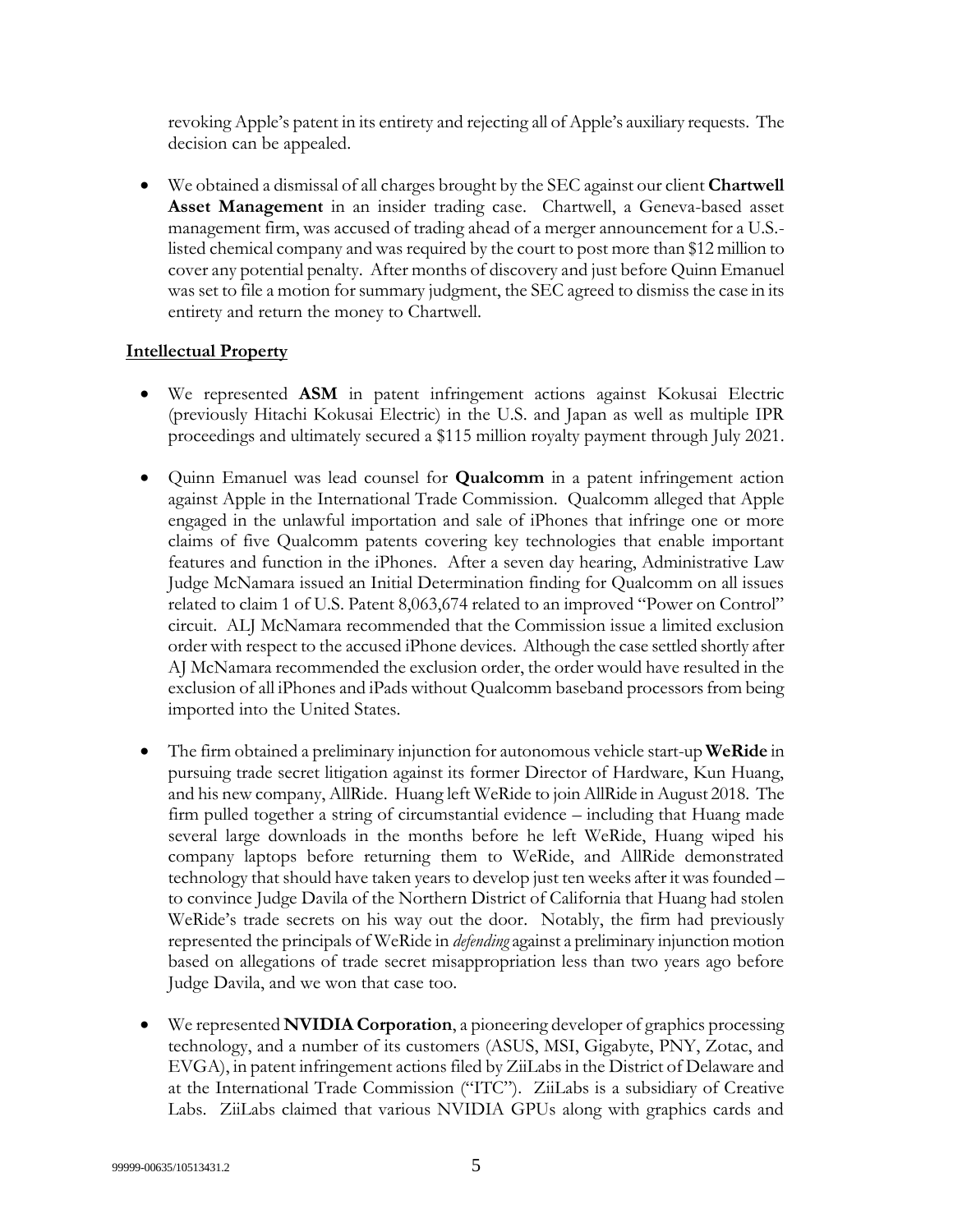computers containing the same infringe eight patents (three are currently asserted in the ITC investigation) relating to graphics processing and rendering technology. ZiiLabs previously used its patent portfolio (including some of the patents at issue here) to sue Apple, Samsung, ARM, AMD, Sony, Qualcomm, Lenovo, MediaTek and LG and obtain substantial settlements. Over the ITC investigation, the ALJ terminated one of the four asserted patents from the ITC investigation, denied ZiiLabs' Motion for Summary Determination on the Economic Prong of the Domestic Industry Requirement, denied all relevant portions of ZiiLabs' motion to strike our expert reports, and granted large portions of our own motion to strike, include striking the vast majority of ZiiLabs' validity case for one of the three remaining patents. On the eve of trial—with multiple, case dispositive, motions for summary determination pending—the parties resolved the multiple pending actions on confidential terms.

- The firm secured a full dismissal of all the claims against its client **Ledman Optoelectronics Co., Ltd.** in an ITC investigation launched by Ultravision Technologies, Inc. in March 2018, against 44 respondents. Ultravision accused Ledman's LED modules, which are used in large indoor and outdoor digital displays around the world, of patent infringement. We were the lone respondent to develop and assert defenses of improper inventorship and inequitable conduct against Ultravision at the outset, and we later led the effort to aggressively pursue these defenses during the investigation. Facing a court order granting Ledman's motion to compel emails and depositions related to the defenses, Ultravision voluntarily dismissed its complaint and filed a motion to terminate the investigation.
- We obtained a significant victory for Japanese entertainment company **Tsuburaya Productions Co., Ltd.** in a jury trial in the Central District of California. The case concerned a dispute regarding ownership of rights in Tsuburaya's iconic "Ultraman" superhero character in all countries outside of Japan. The "Ultraman" universe comprises dozens of movies and television shows dating back to the 1960s, as well as countless products based on "Ultraman" characters. In 1996, a Thai man claimed that he owned all rights in "Ultraman" outside of Japan based on a one-page contract that, he asserted, had been executed 20 years earlier by Tsuburaya's former president, who had died shortly before the Thai man made his claim, leaving no other witnesses to the alleged formation of the purported contract. Since then, the parties have litigated over the validity of the alleged contract in multiple foreign countries, with Tsuburaya contending that the document was forged by the Thai individual. The dispute reached the U.S. courts in 2015. After we obtained partial summary judgment on the interpretation of the contract (assuming it is an authentic contract), the question of the contract's authenticity was tried to a jury. At the close of a two-week trial, the jury unanimously found that the document was a forgery, thus paving the way for Tsuburaya to greatly increase its exploitation of "Ultraman" in the U.S. and elsewhere.
- We obtained a complete victory for **Canon U.S.A., Inc.** and its Japanese parent company **Canon, Inc.** in the Northern District of California. Cellspin, a non-practicing entity, accused our client of patent infringement for hundreds of Canon's camera products and their accompanying software of patent infringement. Cellspin demanded extensive damages and a permanent injunction that would prevent Canon from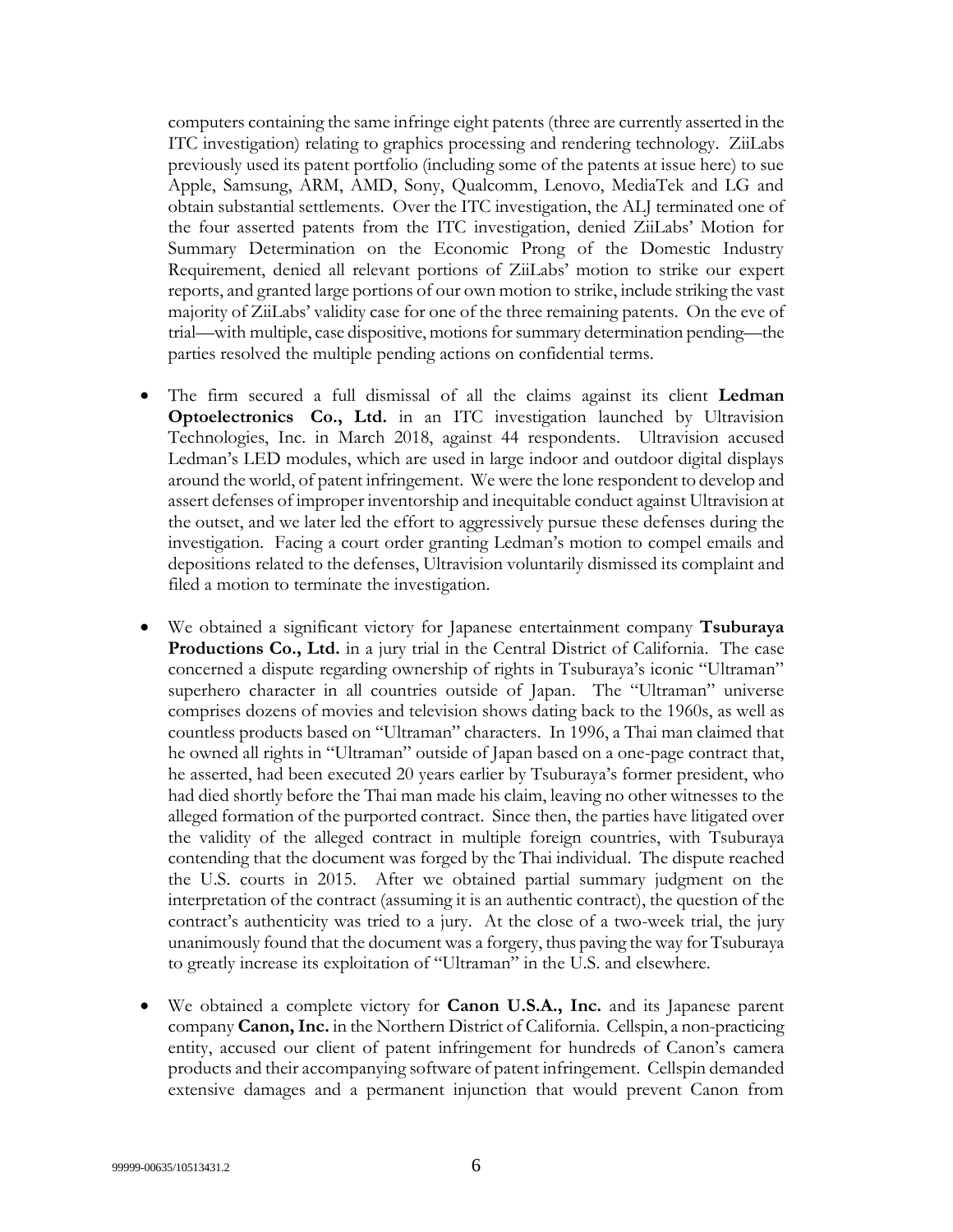importing and selling its core products in the United States. After reviewing the Complaint and patent-at-issue, Quinn Emanuel went on the offensive early, filing a motion to dismiss on the grounds that the asserted patent was not eligible under Section 101 of the United States Code. To minimize the burden and cost to our client, we also sought a stay of discovery pending resolution of the motion to dismiss, which was granted. This strategy proved effective, and the district court granted Canon's motion to dismiss *before* Cellspin was able to propound significant discovery on Canon. As a final blow to Cellspin, Canon subsequently moved for, and was awarded, attorneys' fees. Both issues are now on appeal before the Federal Circuit.

- We represent **IP Bridge**, a Japanese company, in its efforts to enforce its patent portfolio. This includes litigations in Germany to enforce its patents.
- We represented **LINE**, a Korean company with large-scale Japanese operations, in two patent cases brought in the United States. Based on our strategy and defenses, both cases were dismissed without any payment from LINE.
- We represented Japanese car navigation maker, **Clarion**, in numerous multi-patent cases brought in the ITC and district courts throughout the United States. We successfully had the cases stayed and/or dismissed, as the patents were challenged in IPR proceedings.
- We successfully protected Hungarian cable provider **DIGI Hungary** and Romanian parent **RCS/RDS** from a potential \$85 million judgment in the U.S. by conducting an investigation on the ground in Budapest into transactions dating back 15 years, successfully developing a position that completely reversed course for the clients. A team of Quinn lawyers from the U.S. and the UK, including several native Hungarian speakers, conducted an extensive investigation in Budapest, the fruits of which turned the tables in a long-standing IP dispute over the genesis of the digital cable television market in Hungary and Romania. Clients' exposure went from \$85 million to \$0.
- Quinn Emanuel represented **Megaupload Limited** and **Kim Dotcom** in the largest copyright case in U.S. history in connection with criminal charges brought by DOJ and successfully set aside a restraint order that had frozen the client's assets located in Hong Kong.
- We represented Russian technology company **Yandex**, which operates the world's fourth largest search engine, in a massive copyright infringement lawsuit brought by adult entertainment publisher Perfect 10, seeking over \$100 million in damages. The suit alleged that Yandex had willfully infringed Perfect 10's copyrights in tens of thousands of its images of nude women by crawling, indexing, and linking to third party websites hosting infringing Perfect 10 images, and by hosting unauthorized Perfect 10 images uploaded by users of Yandex's user-generated content sites. Early in the case, Yandex defeated Perfect 10's motion for a preliminary injunction on its copyright claims directed to Yandex's search and hosting services, obtaining a court ruling that Perfect 10 was unlikely to succeed on the merits of its claims and that Perfect 10 had not demonstrated irreparable harm. Subsequently, Yandex obtained summary judgment on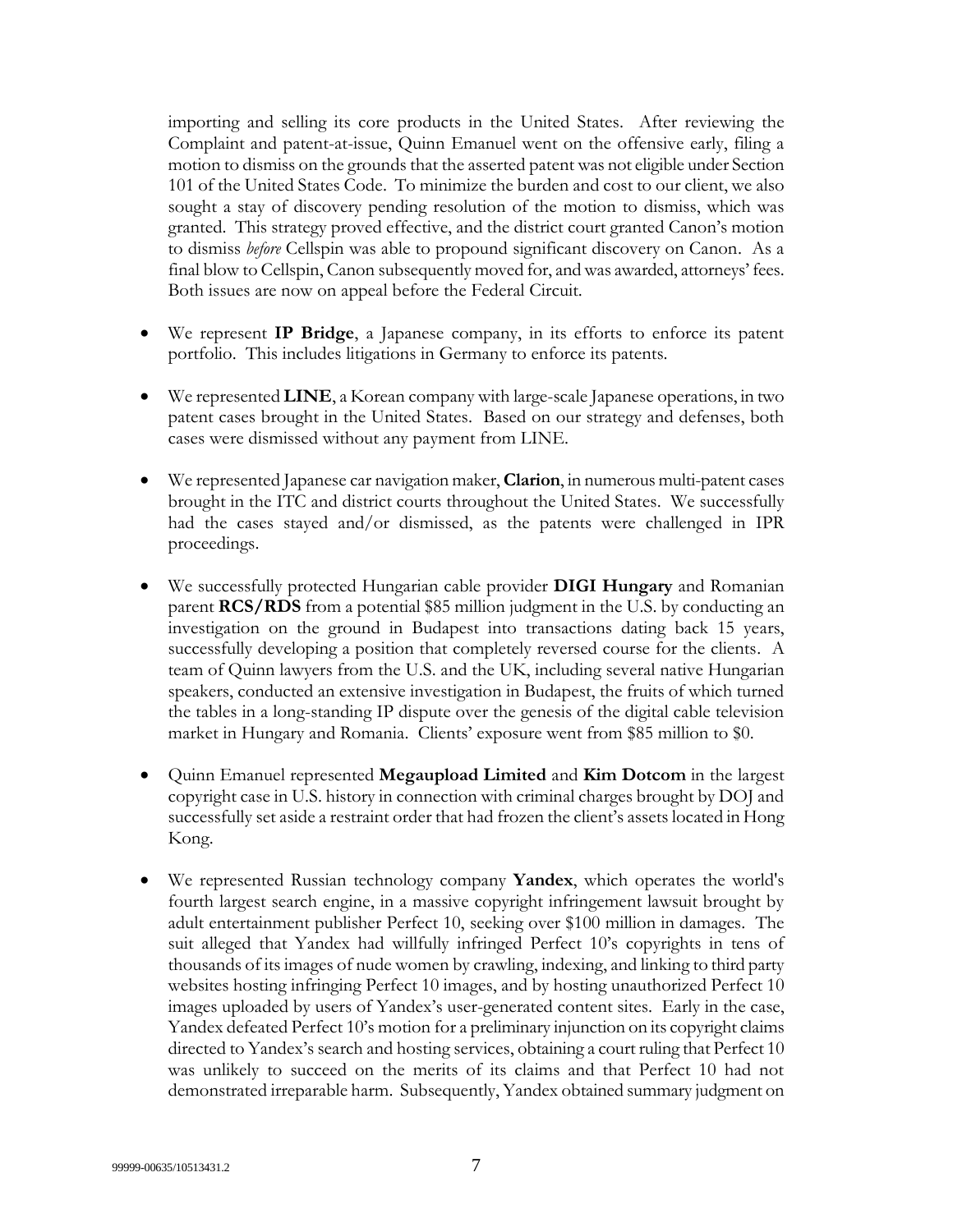the vast majority of Perfect 10's claims, on extraterritoriality and fair use grounds. Specifically, Yandex showed that most of Perfect 10's claims concerned "extraterritorial" acts of alleged copyright infringement not cognizable under the U.S. Copyright Act, and that the thumbnail-sized images in Yandex's image search results are a non-actionable "fair use" under the U.S. Copyright Act. After that victory, Perfect 10 quickly settled for a fraction of its original demand.

- We defeated an attempt to enjoin **the fledgling U.S. distributor and subsidiary of a Japanese manufacturer and two independent contractors** from selling manufacturer's premiere product in the United States on the basis of alleged trade secret misappropriation.
- Quinn Emanuel served as lead counsel for **Sony** in a world-wide patent infringement dispute (involving about 20 actions in multiple jurisdictions, including the ITC and district courts across the United States) with LG Electronics, Inc. and its subsidiary, Zenith Electronics, in cases involving patents related to digital display technology. The cases settled favorably for Sony.
- We represented **Seiko Epson** in one of the largest patent infringement cases ever filed with the International Trade Commission, asserting eleven patents and thirty-one claims against 1,000 different cartridge models sold by twenty-four manufacturers, importers and distributors of aftermarket ink cartridges for resale in the U.S. After a 7-day trial, the Administrative Law Judge found for our client on every asserted patent and claim, against every single accused product that was adjudicated, and against every respondent that had not already entered into a consent order, and based thereon, it issued a general exclusion order prohibiting all companies, whether or not they were parties to the ITC proceeding, from importing and selling infringing cartridges in the U.S.
- In one of the largest global intellectual property wars ever, we represented **a global telecommunications company and the world's largest manufacturer of mobile cellular handsets** in multiple cases in the United States, including an ITC action, and coordinated cases in the U.K., France, Italy, Germany, Finland, Holland, and China. The firm was brought in to act as lead trial counsel in all U.S. cases and was coordinating counsel with respect to the others. The plaintiff, based in California, develops and sells chip sets which are the "brains" of mobile handsets. In a matter before the ITC, the plaintiff sought an exclusionary order that would have enjoined our client from importing its handsets into the United States. If successful, the complaint would have cost our client billions of dollars. We obtained an order denying the plaintiff's request for an exclusionary order, with the judge finding that all three asserted patents were not infringed and that one of the patents was invalid under *KSR Int'l Co. v. Teleflex Inc*. The result was a complete defense victory for our client, allowing it to continue to import hundreds of millions of handsets into the United States.
- We represented **General Motors** in the famous case against Volkswagen and Ignacio Lopez, GM's former head of sourcing in Detroit, for stealing secret GM documents. In addition to the domestic case, there was companion litigation in Germany, which was much more limited in the relief that could be provided and had to be delayed so as to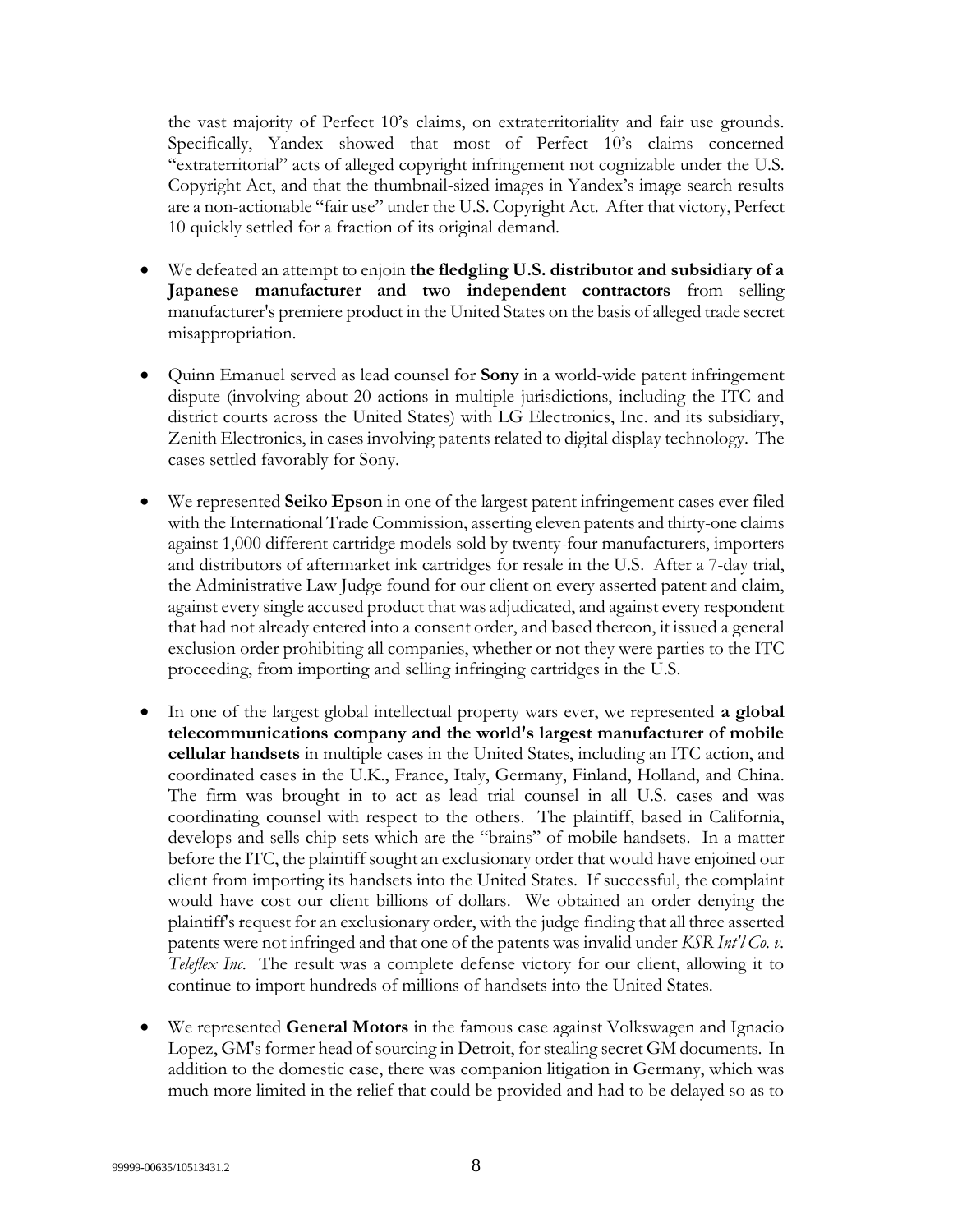avoid its early resolution and res judicata effect on the proceedings brought in Michigan. We worked extensively with German counsel to develop a strategy under German law and to coordinate the two cases. In the American case, working closely with inside lawyers from GM, we amassed devastating evidence and defeated all Volkswagen's jurisdictional and substantive motions. On the eve of the Volkswagen chairman's deposition, we obtained a \$1.1 billion settlement for General Motors.

- We represented **Vishay Intertechnology Asia** and **Vishay Japan** in two patent infringement cases in the Tokyo District Court in which they were accused of infringing Japanese patents covering Trench MOSFET semiconductor technology. After obtaining a series of positive pretrial rulings, the cases settled on favorable terms. We simultaneously represented their sister company, Siliconix, in the U.S. for infringement of its U.S. patents covering the same technology.
- As General Counsel to the **Academy of Motion Picture Arts and Sciences** for many years, the firm has represented the Academy world-wide in numerous cases concerning the Academy's intellectual properties, including the rights to Academy Awards® telecasts, "Oscar" copyright and design mark, and OSCAR, OSCARS, OSCAR NIGHT and ACADEMY AWARDS trademarks. We also handle the Academy's IP enforcement in the UK.
- We currently represent Societe de Bains de Mar, the marketing arm of the **Principality of Monaco**, in all U.S. intellectual property matters, including litigation over the rights to the Monte Carlo trademark for casino and hotel services.
- We serve as world-wide coordinating counsel for the **world's largest car manufacturer** in an intellectual property theft case, coordinating enforcement in the EEC, Korea, and elsewhere.

# **Government Investigations**

- We advise **Mubadala Capital** in a multi-jurisdictional investigation concerning investment fraud and U.S., Hong Kong and local regulatory enforcement concerns. We are lead counsel.
- We represented **Hughes Aircraft** in a suit against the Civil Aviation Authority of Australia in the Australian federal courts. We obtained a \$20 million judgment against the CAA, with the court finding that the Australian government had committed fraud and breached an obligation of good faith and fair dealing in its interactions with our client.

#### **Investment Disputes**

 We cemented our prior victories on behalf of Indonesian bank **PT Bank Mutiara, Tbk** (now known as **PT Bank JTrust Indonesia**) against a crooked Mauritian hedge fund, leaving the fund with no assets and no recourse in the United States. Nearly six years ago, the hedge fund improperly seized and retained several million dollars of our client's assets and refused to return the money despite numerous court orders to do so. The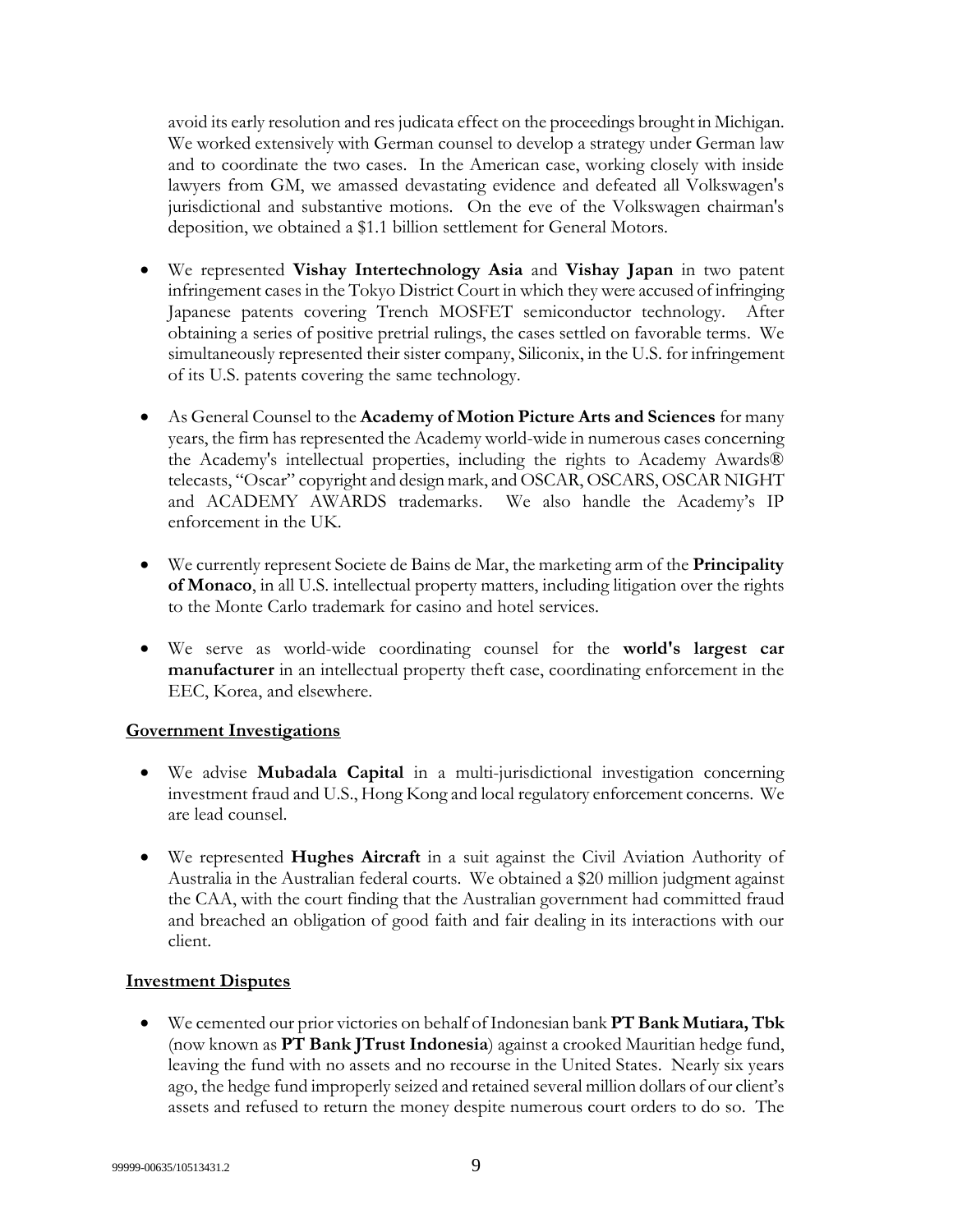court held the fund and its owner in contempt, imposed fines that eventually reached more than \$400 million, and ultimately granted our request that it transfer the ownership of the hedge fund itself to our client. Following that order, and the Court of Appeals' affirmance, the hedge fund's former management commenced a new action in Delaware to oust the newly appointed board of directors and to retake control of the entities. We swiftly obtained an injunction stopping that case, which the Court of Appeals affirmed last week. The decision leaves the hedge fund with no viable means to continue its pursuit of our client in courts in the United States or anywhere else around the world.

- We represented Swiss-based **Highlight Group** in a shareholder dispute about a joint venture in the area of international sports. The dispute arose after one shareholder caused a deadlock by refusing to provide promised financing and by challenging decisions of the board of directors. We defended against all actions and secured our client a controlling stake in the company.
- We obtained a temporary restraining order ("TRO") in the U.S. Bankruptcy Court in the Southern District of New York to prohibit the creditors of our client, **Oro Negro**, a Mexican oil services company, from seizing the company's only assets: five offshore oil drilling rigs—an attempt which, if successful, would have led to the company's total destruction. The creditors' plan to seize the rigs began with the institution of baseless criminal investigations in Mexico against Oro Negro and its employees, falsely alleging that they had misappropriated funds to which the creditors were entitled. After obtaining from a Mexican criminal court, a "restitution order"—issued ex parte and replete with procedural and substantive irregularities—purporting to allow the creditors to take possession of the rigs, the creditors rented helicopters and flew out to the rigs, located in Mexican waters, and forcibly sought to take possession of them. We quickly moved to obtain a TRO to stop the creditors in their tracks before they could take possession of the rigs. Following the New York court's granting of our TRO, the creditors agreed to enter a court-ordered stipulation pursuant to which they will cease and desist from any further efforts to seize the platforms.
- We represented a **Russian investment fund** in a EUR 63 million complex financial dispute spanning eight jurisdictions and numerous opaque corporate structures. We obtained a default judgment and a Worldwide Freezing Injunction in London and a judgment in Luxembourg as well as numerous attachments of assets in multiple jurisdictions until the defendant agreed to a settlement payment over the full amount plus all costs (total EUR 73 million) incurred in the pursuit of the claim.
- We obtained a directed summary judgment on appeal for a Brazilian infrastructure company **CCR Rodoanel** in a swap dispute against French and Portuguese banks.

# **Antitrust**

 We represented **Mitsubishi** in numerous antitrust class actions involving claims related to cathode-ray tubes for televisions and monitors.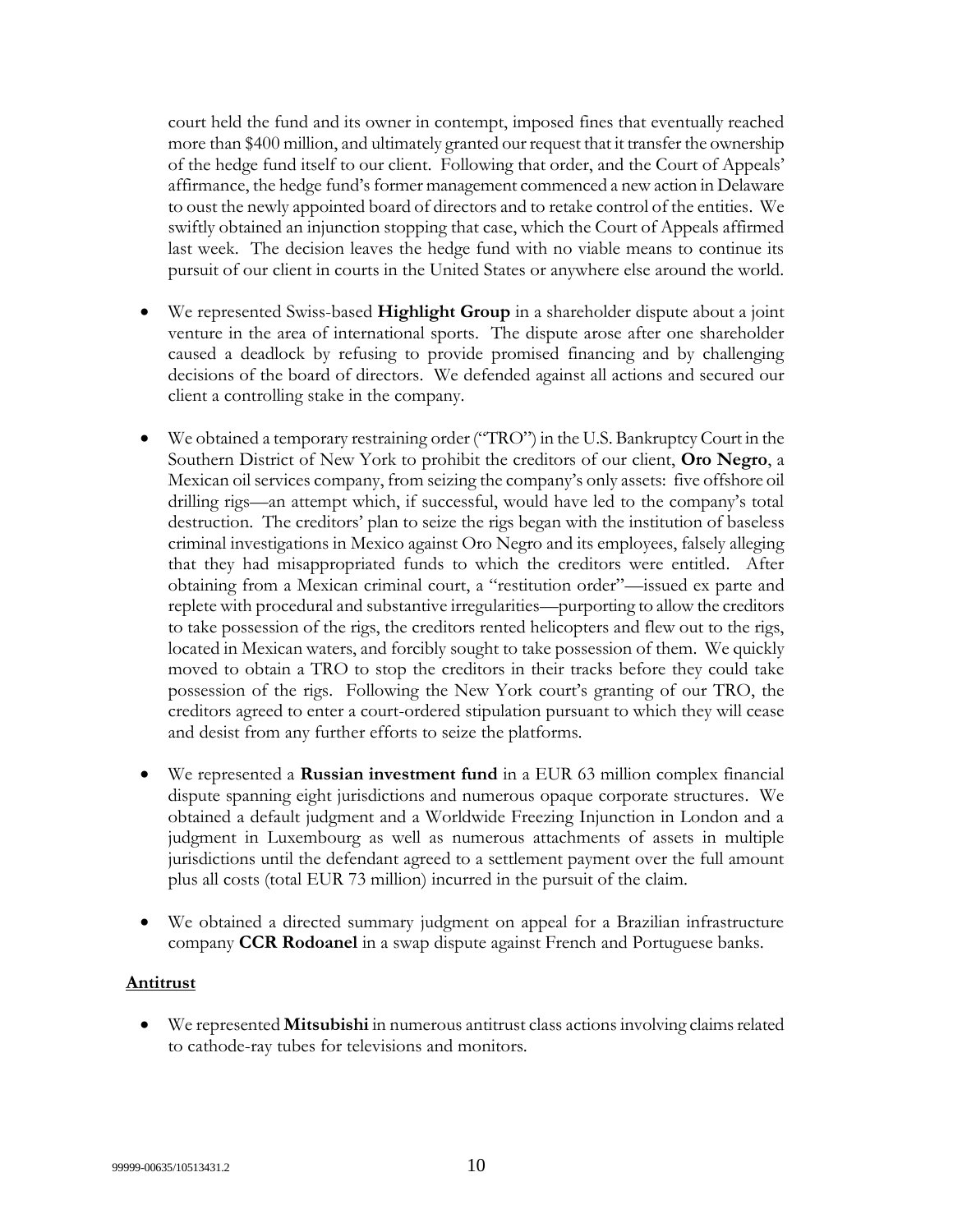- We successfully represented **a market-leading online travel agency** and ten of its subsidiaries, all located throughout the Americas, against a contracting partner asserting various abuse of dominance claims.
- A federal judge has ruled that plaintiffs' claims can go forward in the Quinn Emanuelled **Gold antitrust class action**, in which we allege that a group of banks conspired to suppress a worldwide benchmark price for gold known as the "London Gold Fix." In an October 4, 2016 decision, Judge Valerie Caproni of the S.D.N.Y. largely upheld our complaint, which was built primarily around economic evidence showing prices moving in anomalous ways around the time of the Fix. Notably, the Court rejected the attempts by the banks to have the factual allegations about price movements discarded under a *Daubert-*like level of scrutiny, and to posit innocent counter-explanations for the anomalies. The Court also rejected many other common defenses the banks have asserted in financial market manipulation cases, including that each plaintiff need detail its harm to a heightened extent, and that the size of liability was too big compared to the banks' culpability. Defendant Deutsche Bank settled in 2015. Remaining Defendants are The Bank of Nova Scotia, Barclays Bank plc, HSBC Bank plc, Société Générale SA, UBS AG, UBS Securities LLC, and The London Gold Market Fixing Limited.
- We represented Manuli Rubber Industries of Italy executive **Francesco Scaglia** in the "Marine Hose Price Fixing Cartel" trial in West Palm Beach, Florida. The case was one of the largest international criminal antitrust cases ever prosecuted by the Department of Justice. The jury returned its "not guilty" verdict within hours after a month-long trial.

# **Commercial Disputes**

- We represented Swiss-based **Highlight Group** in a shareholder dispute about a joint venture in the area of international sports. The dispute arose after one shareholder caused a deadlock by refusing to provide promised financing and by challenging decisions of the board of directors. We defended against all actions and secured our client a controlling stake in the company.
- We represent **Vantage Deepwater Company** and **Vantage Deepwater Drilling, Inc.**  in an ICDR arbitration against Petrobras America Inc., Petrobras Venezuela Investments & Services, BV, and Petróleo Brasileiro S.A. – Petrobras (together, "Petrobras") concerning Petrobras's improper early termination of an eight-year deepwater drilling contract. A majority of the Tribunal rejected Petrobras's contentions that termination was proper due to purported operational failures and that the contract was void or voidable for being procured by bribery. The Tribunal awarded Vantage \$622 million in benefit-of-the-bargain damages, plus post-judgment interest. Petrobras challenged the award, arguing that the tribunal had not properly considered whether or not that contract was procured through bribery. In May of 2019, U.S. District Judge Alfred H. Bennett (S.D. Tex.) rejected this argument and confirmed the award, and Petrobras was forced to pay our clients over \$700 million.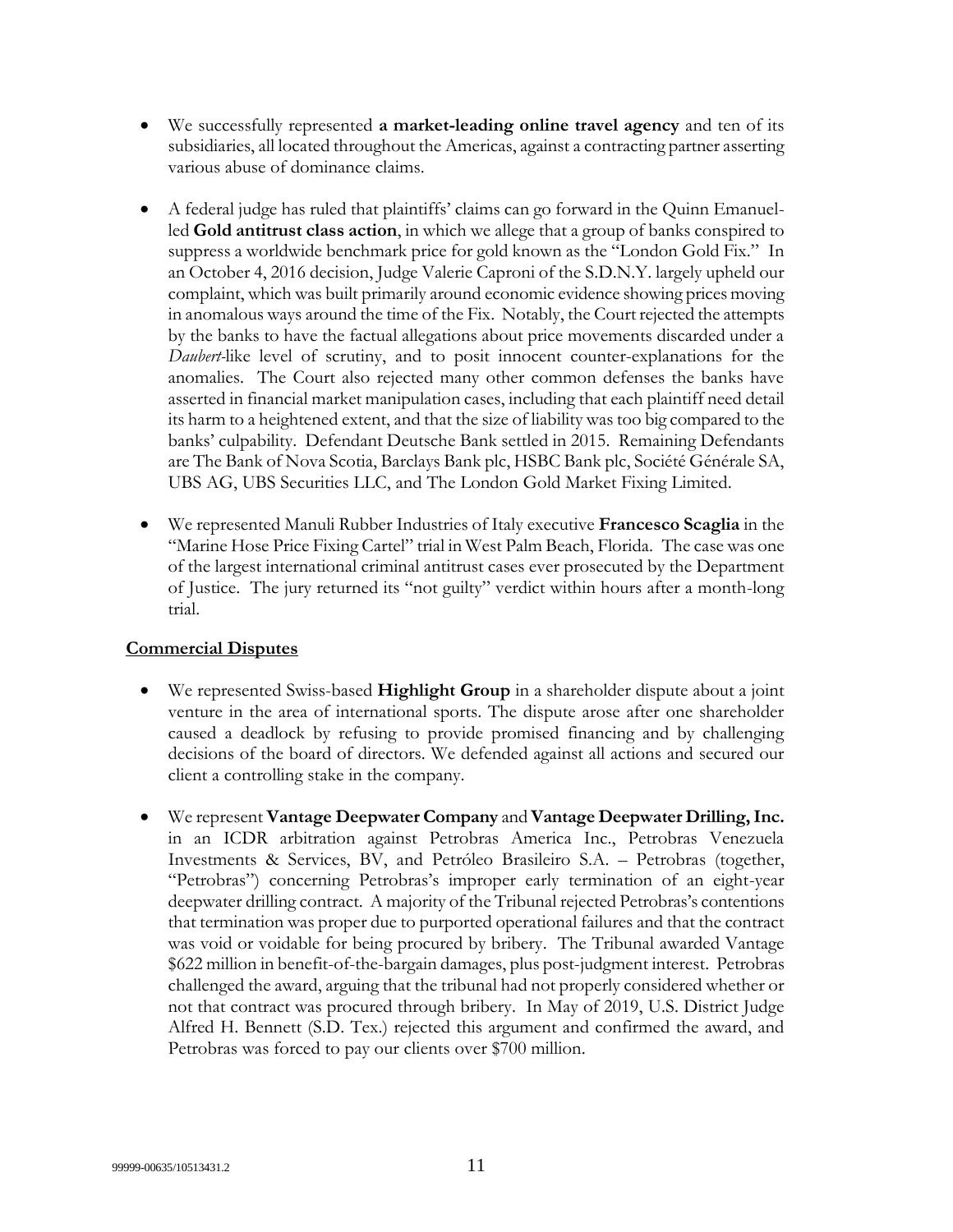- We represented **the Espinosa family,** former owners of Rimsa, who sold Rimsa to Teva for \$2.3 billion. Teva sued the Espinosas for fraud, seeking over \$4 billion, alleging that Rimsa defrauded Teva by keeping a parallel set of records to conceal violations of Mexican pharmaceutical regulations. We accomplished three major victories during the case: the Mexican pharmaceutical regulator cleared Espinosas of any wrongdoing; the U.S. court denied Teva's motion seeking to freeze the Espinosas' assets worldwide; and the U.S. court dismissed Teva's fraud claim. Ultimately, Teva accepted a settlement, resulting in the Espinosas paying a fraction of what Teva sought.
- We successfully defended **a leading European energy distributor** in an ICC arbitration seated in Geneva against a leading European gas supplier in connection with a medium-term gas supply agreement. The dispute revolved around the validity under NY law of the termination of the agreement by application of a hardship provision. We obtained a complete victory for our client. The tribunal dismissed all of Claimant's claims (totaling USD 100 million), including an unrelated claim for payment of contested invoices.
- We represented **Edison** in a major gas supply dispute against Eni in connection with a long-term gas supply agreement in the Italian gas market. We obtained an arbitral award retroactively reducing by more than EUR 1 billion (without interest) the price paid by our client Edison. This billion-dollar victory is one the largest amounts ever awarded in a price review arbitration.
- We won a victory before the Second Circuit for our client **PT Bank Mutiara, Tbk**. The Second Circuit affirmed an S.D.N.Y. order we had previously obtained in September 2015 holding the founder of a "hedge fund" and various other of his instrumentalities in contempt and imposing escalating fines of \$1,000/day, with the daily fine doubling each month, for failing to return \$3.6 million of our client's money. The appeals court rejected the arguments of the "hedge fund" and its founder that the district court should not have pierced the veil between them and that the fines were disproportionately large. The Second Circuit's order reinforces the district court's broad discretion in imposing contempt, and drives home that a party cannot simply evade responsibilities to pay money by seeking to make itself judgment-proof after an order to return money is entered.
- We represented a **Japanese textile manufacturer** against a U.S. company purportedly specializing in the growth and manufacture of carbon nanotube fibers in a dispute over the joint development of machinery for the spinning of carbon nanotube yarns. In a 2007 contract, the two parties agreed to exclusively work together and share their technology, expertise, and raw materials to develop cutting-edge carbon nanotube spinning machines. However, after two years of efforts on the part of our client, it became clear that the U.S. company had none of the technology or abilities that had induced our client to enter the agreement. Despite this, our client was still bound (even after termination) to a 20-year exclusive relationship with its dishonest and failed partner pursuant to the terms of the contract. In an effort to avoid this exclusivity provision, we filed an arbitration demand on behalf of our client based on alleged fraud and material breach and seeking to have the contract voided or rescinded. After a three-day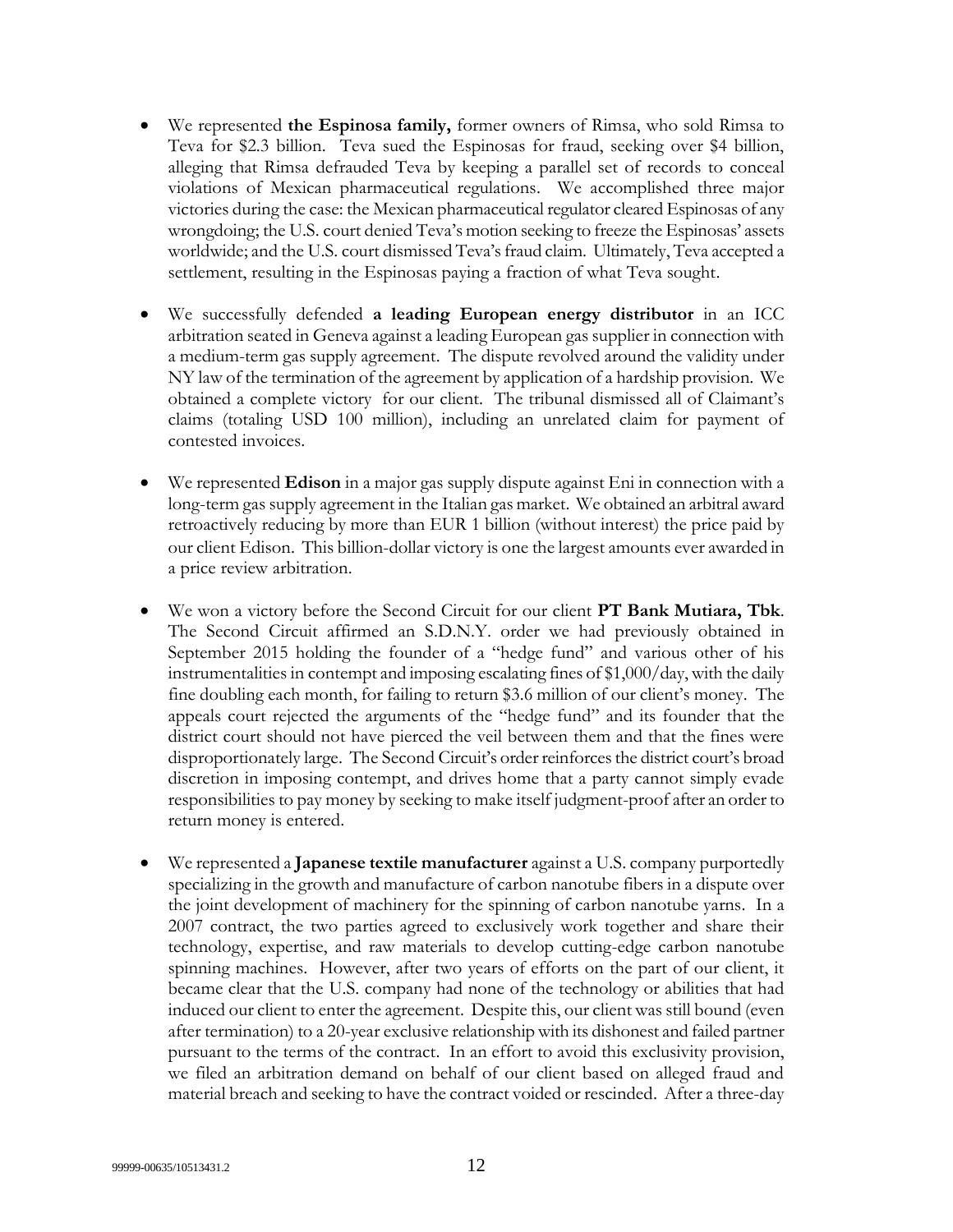hearing, the arbitrator awarded our requested relief. The reasoned award enumerated virtually every factual finding in our client's favor, found that the U.S. company had materially breached the contract, and issued declaratory relief that our client was no longer bound by any exclusivity provision in the contract.

- We won a complete dismissal for **UniCredit**, an Italian company, of all claims brought against it in a long-running real estate dispute by a plaintiff based in Korea.
- We obtained three victories in Russia for a prominent Ukrainian businessman, **Dmitry Firtash**. The dispute was about control over EMFESZ, a leading Hungarian gas trader with annual turnover of over \$1 billion. We won a Russian arbitration for entitlement to trader's shares and also succeeded in two related Russian litigations, where the courts upheld the client's cornerstone legal argument and then refused to set aside the award.
- We advised **Dubai Ports World** ("DPW") in negotiating an optimal settlement with the Republic of Yemen and its state-owned company, the Yemen Gulf of Aden Ports Corporation ("YGAPC"), whereby the UAE-based port operator recovered 80% of the value of its claims and divested its entire interests in the troubled joint venture company established with Yemen and YGAPC to develop, operate and manage two container terminals in Aden, Yemen.
- We successfully represented **Saudi interests** in obtaining dismissal of proceedings in the English High Court in which Citigroup sought declarations of non-liability against our clients under the 2002 ISDA Master Agreement and Equity Derivates Definitions. The proceedings were, in substance, an attempt to pre-empt U.S. arbitration proceedings worth approximately \$350 million brought in New York under the rules of the U.S. Financial Industry Regulatory Authority.
- In a major victory for **Empresas Cablevisión**, a subsidiary of Grupo Televisa, the world's largest Spanish-language media company, we obtained - upheld on appeal injunctive relief barring JPMorgan from transferring a 90% participation interest in a loan to a bank controlled by Mexican billionaire Carlos Slim, owner of a company that competes directly with Empresas Cablevisión in the market for media services. The district court found that the transfer violated JPMorgan's covenant of good faith and fair dealing by bypassing Empresas Cablevisión's contractual right to veto assignments of the loan. In June 2010, the Second Circuit affirmed the grant of injunctive relief, and on the eve of trial the following month, JPMorgan consented to repurchase the loan interest it had sold to the Slim bank and to permanently refrain from any similar violation of Empresas Cablevision's rights. The court rulings made front-page news in *The Wall Street Journal* and *The New York Times*.
- We obtained a U.S. Supreme Court victory for Japanese ocean carrier **"K" Line** in *Kawasaki Kisen Kaisha Ltd. v. Regal-Beloit Corp.*, which held in a unanimous portion of the opinion that ocean carriers are not subject to regulation under the Carmack Act when they make intermodal shipments that travel both by sea and by land.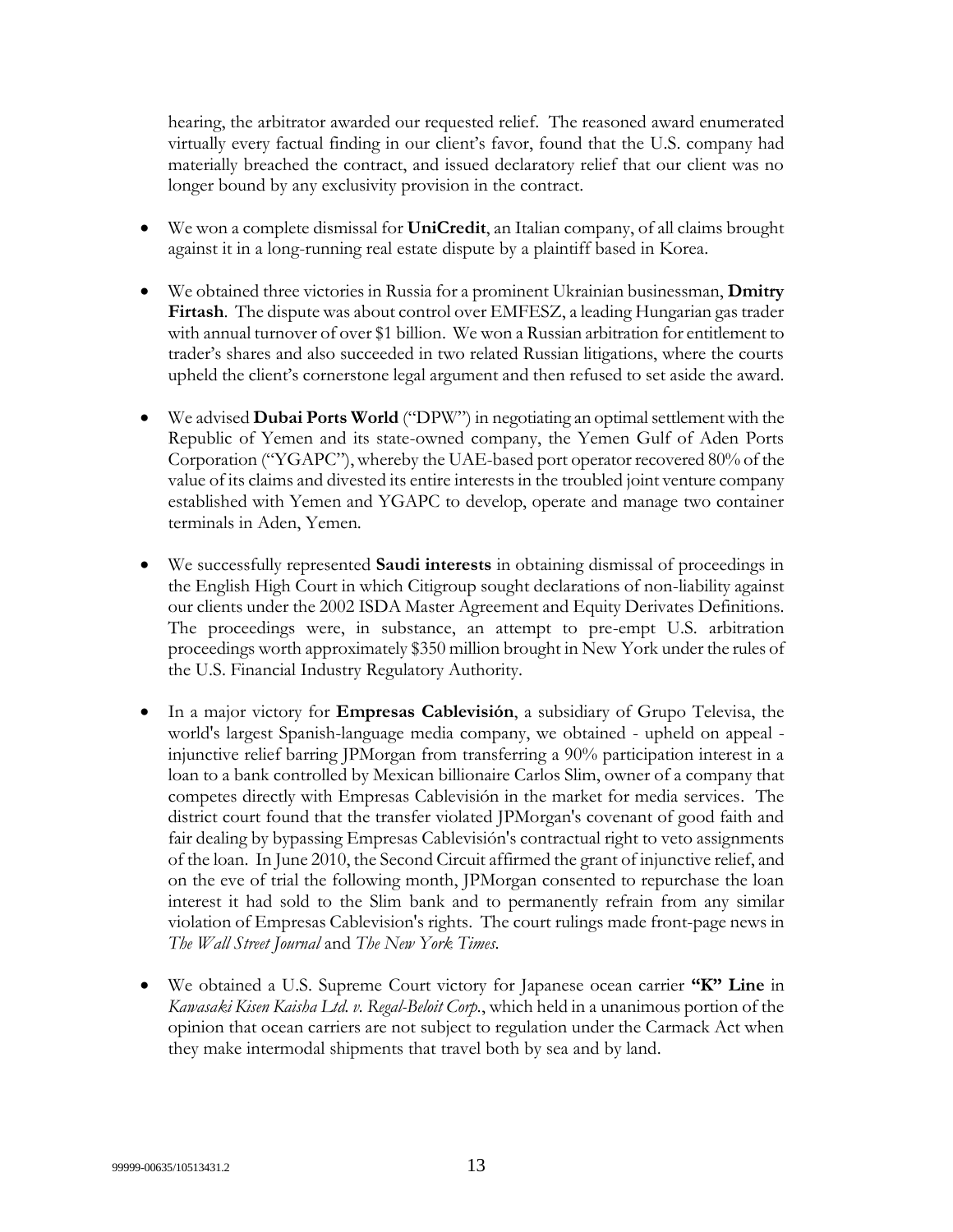- We represented **two German nationals** who moved to Santa Barbara and sued media giant Bertelsmann AG and its former CEO. While working for Bertelsmann, these former executives had been the driving force behind the creation and development of AOL Europe, a joint venture between Bertelsmann and AOL. When Bertelsmann sold its interest in AOL Europe for \$6.75 billion, it refused to compensate plaintiffs. They asserted claims for breach of contract and breach of partnership agreement among others. We obtained a \$295 million verdict. It was the seventh largest jury verdict in the nation that year.
- We represented **Mobil Oil** in overturning a multi-million default judgment in Venezuela (that had been affirmed by the Venezuelan Supreme Court) based on Mobil's alleged failure to diligently prosecute an oil exploration effort on land where the plaintiff held a royalty interest, but where there had never been shown to be any commercial quantities of oil. After an investigation into the facts in Venezuela, and proceedings in five courts (three in Virginia and two in New York), we obtained a judgment declaring the Venezuelan judgment null and void and requiring the plaintiff to pay Mobil's costs.
- We represented **Dow Chemical** in a case in Geneva, Switzerland against its joint venture partners (the governments of Japan and Korea) arising out of joint ventures created to build chemical plants and to manufacture products overseas. We obtained a favorable settlement - a total return of capital plus thirty percent.
- We represented **Raytheon** in a case brought against it by an individual who claimed that he was entitled to millions of dollars in commissions on the sale of the Patriot missile system to Saudi Arabia. We obtained a voluntary dismissal during trial, when, as a result of our extensive negotiations with the Saudi government, a Saudi minister submitted an answer to a written interrogatory disavowing the plaintiff's right to any recovery.

#### **Trade, Tariff, and Tax Disputes**

- We represented **U.S. Steel** in a case involving an effort to escape tariffs on oil country tubular goods ("OCTG") from the People's Republic of China by "finishing" the product in a third country. We obtained a favorable reversal from the Federal Circuit of an adverse order from the Court of International Trade.
- We represented **local subsidiaries of the ExxonMobil and Petronas groups** as member of a consortium involved in a dispute against the Republic of Chad over Chad's attempt to levy a statistical tax on crude oil exports by the consortium in violation of the provision of two conventions entered into by the parties for the production and export of crudes. Chad had sought relief in its own national courts in violation of the arbitration agreements of the conventions and a local court had ordered our clients to immediately pay over USD 800 million even as an appeal was pending. We filed for ICC arbitration and first obtained ex parte super provisional measures (later confirmed after a hearing) enjoining Chad from seeking enforcement of the local court decision, followed by a partial award in which the Tribunal retained jurisdiction over the dispute. In parallel to the arbitration effort, the parties settled the dispute. The amount in controversy was USD 77 billion.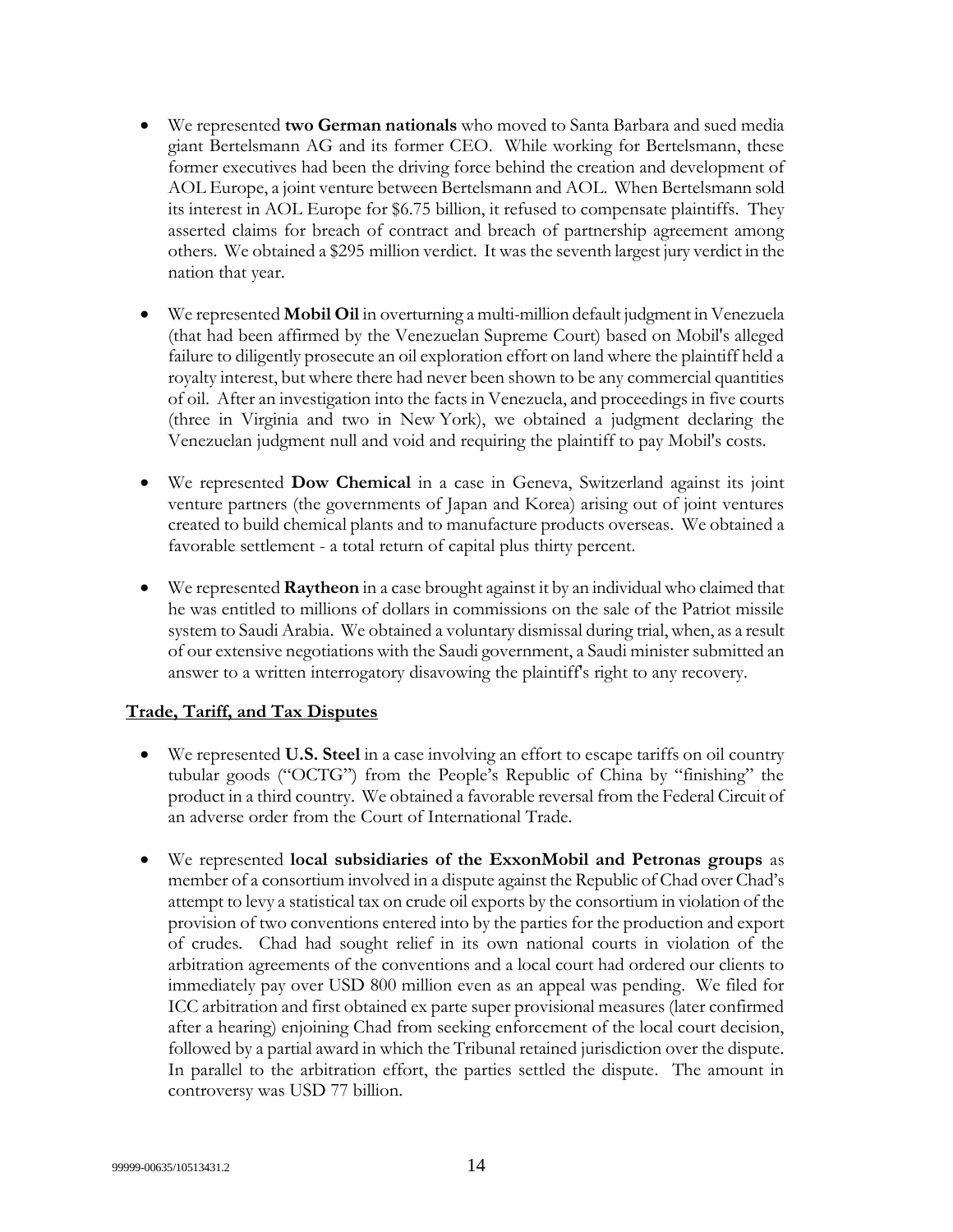#### **Tort Actions**

- We represented **Cisco Systems Inc.** and certain of its executives against putative class action claims filed by individuals who alleged that they had been injured in China by members of the Chinese police and sought recovery from Cisco and its executives, including under international law, on the basis that their injuries had allegedly been facilitated by generic networking equipment Cisco had sold to the Chinese government in compliance with U.S. export regulations. The Court dismissed all claims, holding among other things that they impermissibly turned on extraterritorial conduct and failed to allege the requisite knowledge by Cisco or a specific connection between Cisco's acts and the alleged misconduct. The decision is an important development concerning U.S. corporations' exposure to domestic lawsuits for alleged international law violations committed by third parties abroad, and follows the firm's victory for Cisco in a similar case pending in Maryland, and the firm's Supreme Court victory on similar issues in *Kiobel v. Royal Dutch Petroleum.*
- In a case *The New York Times* called "the most important business decision" of the October 2012 Term, we won a landmark 9-0 victory for **Shell Oil** in the U.S. Supreme Court in *Kiobel v. Royal Dutch Petroleum*, which held that the Alien Tort Statute (ATS), enacted by the First Congress in 1789, does not provide a cause of action in U.S. courts for alleged violations of international human rights law that take place in foreign countries. Applying the presumption against the extraterritorial application of U.S. law, the Court upheld the dismissal of a suit by Nigerian plaintiffs against Dutch and English companies for alleged conduct in Nigeria. The decision greatly curtails the availability of the ATS as a vehicle to sue corporations in U.S. courts for supposedly aiding and abetting foreign governments' human rights violations.
- We won a unanimous decision in the Second Circuit in *Palacios v. Coca-Cola Co.*, affirming our own trial-court victory on behalf of **The Coca-Cola Company**. After we secured a *forum non conveniens* dismissal of a case brought in New York on the basis of events that had occurred in Guatemala, plaintiffs attempted to return to federal court without abiding by the district court's order that they first pursue a *bona fide* lawsuit in Guatemala. We obtained an order from the district court rejecting the plaintiffs' motion for reinstatement, and the appellate panel agreed with the district court that the plaintiffs had failed to justify relief from the order of dismissal.

# **Other Criminal Representations**

 **Alejandro Betancourt Ledesma**, the founder of several Mexican and U.S. businesses and former Mexican representative of the Executive Success Programs Inc. ("ESP"), has retained us to represent him following the arrest of Keith Raniere, the founder of ESP and NXIVM. Mr. Raniere was charged in the U.S. with sex trafficking and forced labor, allegedly arising from his role as the leader of a secret cult in which women were recruited to engage in sexual relationships with Mr. Raniere, branded and asked for collateral, among other things, under the pretense of joining a women-only mentorship group.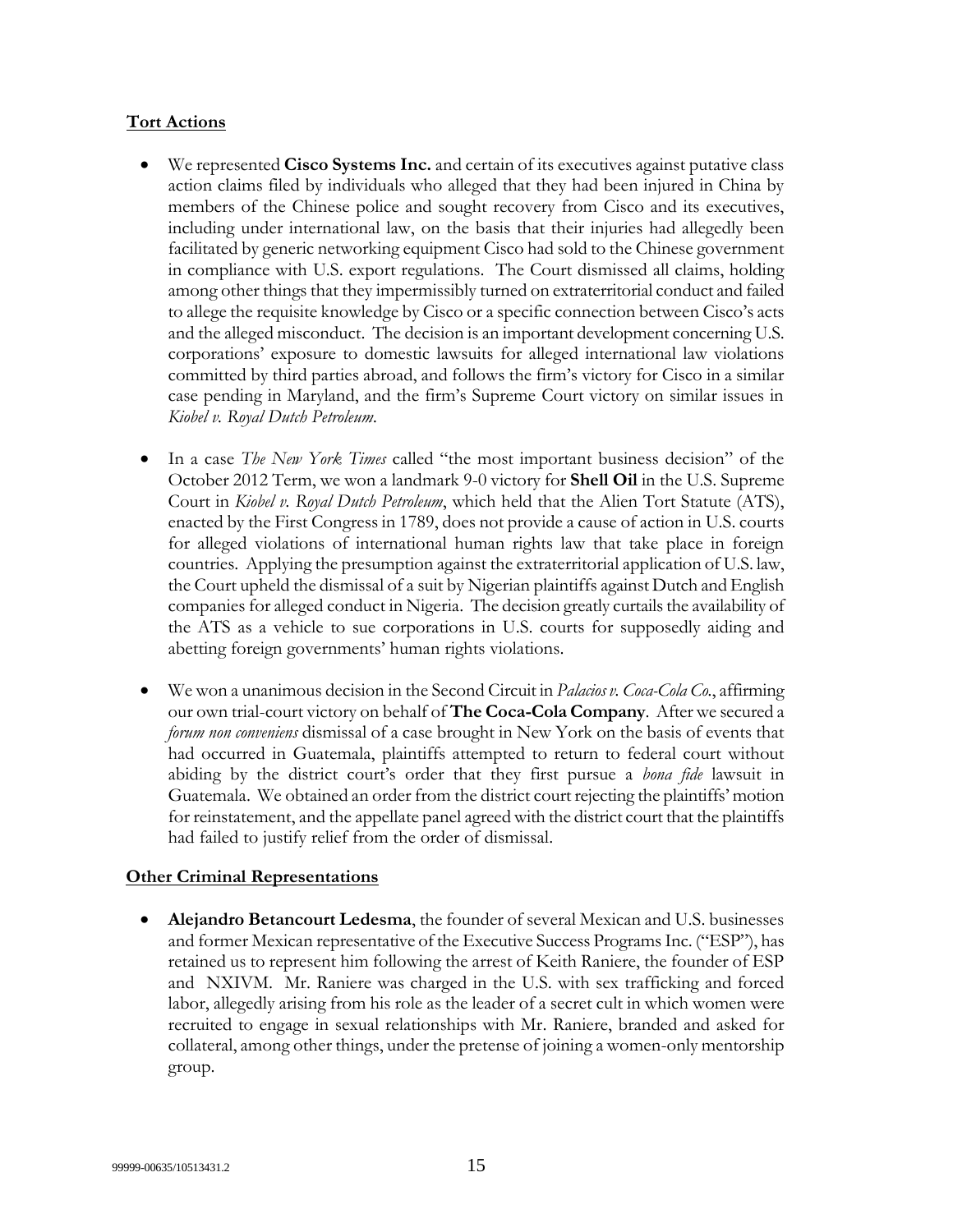- We obtained a deferred prosecution agreement for **Ram Kamath**, who was one of fourteen defendants charged as part of a multi-count criminal indictment in federal court in Montana involving the alleged importation, transportation, and sale of non-FDA approved and misbranded prescription medications brought into the United States from Canada. Mr. Kamath was charged with conspiracy to smuggle goods into the United States and was scheduled to be the first of the charged defendants to stand trial. Shortly before trial, the government agreed to a deferred prosecution agreement with Mr. Kamath and filed a motion to dismiss the charges against him, which the court granted.
- We represent the **Pangang Group** and three of its subsidiaries. These Chinese companies—large metal manufacturers—were indicted in a closely watched criminal case brought under the Economic Espionage Act. The government attempted to serve the indictment on our clients by delivery and mailing of a summons on an uncharged U.S. corporation that it alleged acted as an "agent" of the defendants. Our motion to quash the government's attempted service was granted.

#### **Other Notable Representations**

- The firm obtained a published decision from a unanimous panel of the D.C. Circuit, reversing a district court that had refused, on statute-of-limitations grounds, to enter a default judgment against Iran for its role in sponsoring Al Qaeda's attack that killed the family member of our clients – alongside scores of others – working at the U.S. Embassy in Kenya in 1998. This decision should clear the way for our clients now to recover fair compensation (from a fund Congress has established for this purpose) for Iran's demonstrated state sponsorship of the terrorist attack that claimed the life of their loved one.
- We represented **Companhia Siderurgica Nacional ("CSN")**, a large Brazilian steel company, in a lawsuit against its former Chief Financial Officer in the United States District Court of the Southern District of New York for conversion and declaratory judgment relating to CSN's ownership interest in International Investment Fund ("IIF"). After a two-week trial, and after deliberating for just three hours, the jury awarded CSN a complete victory. The verdict brought CSN's three-year dispute with the former executive to a conclusion and affirmed that the approximately \$500 million of assets at the center of the dispute belong to CSN.
- We obtained a complete defense verdict for our client **Dubai World** after a two week trial. Dubai World had been sued by Herve Jaubert, a Florida resident, alleging among other things that Dubai World had promised him tens of millions of dollars to lead a recreational and commercial submarine manufacturing venture in Dubai. He claimed that Dubai World reneged on the deal, used the police to have him arrested and threatened him with torture. Jaubert wrote a book about his allegations and tried to extort \$30 million from Dubai World NOT to publish the book. At trial we proved that Jaubert had fabricated much of his book, including a recording of Jaubert's alleged interrogation and threatened torture in Dubai.